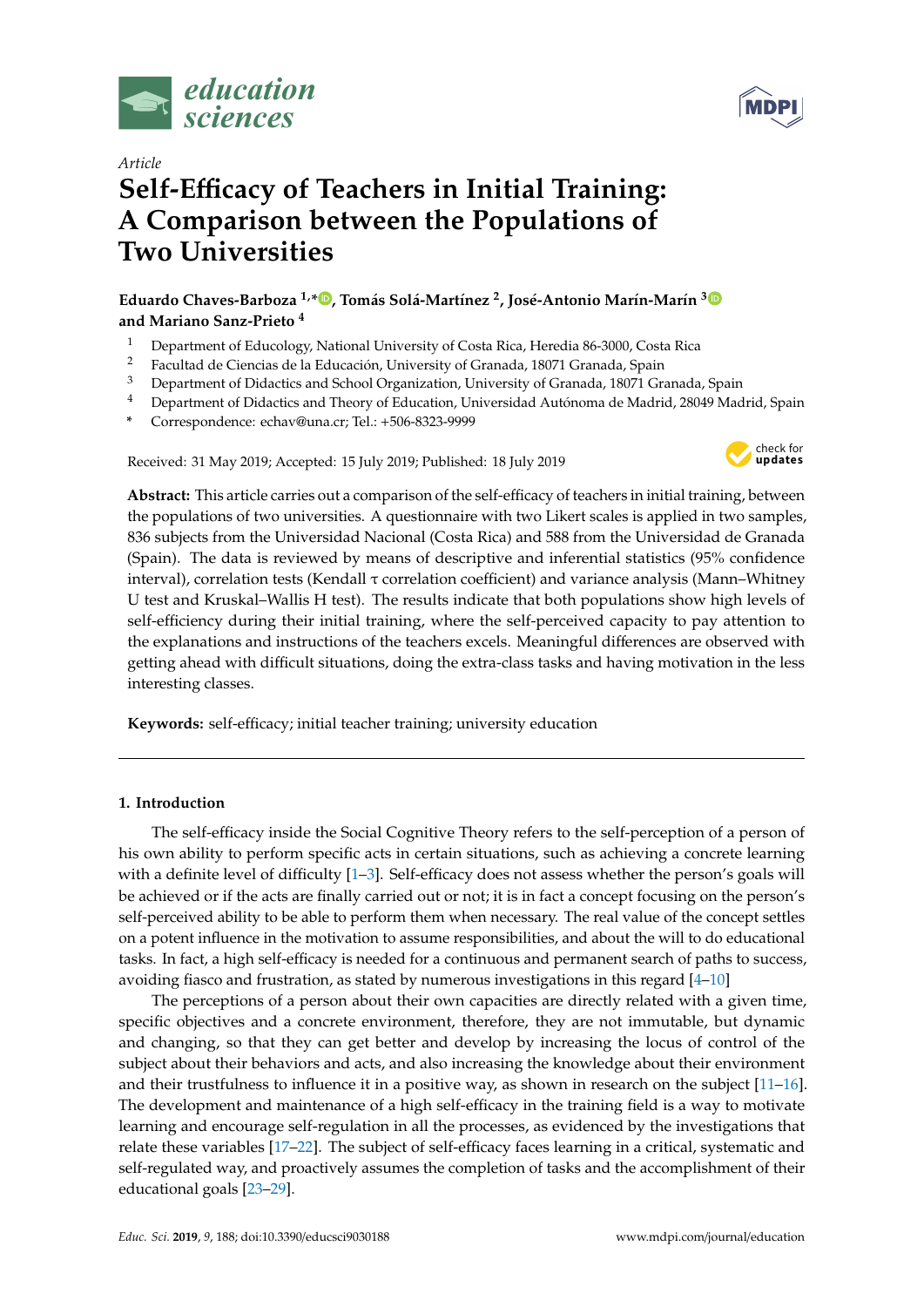The university context for teacher training offers great opportunities for the self-efficacy investigation, such is the objective of this article, which aims to analyze self-efficacy variables related with doing extra-class tasks, working with classmates, maintaining effort in the face of difficulty and overcoming adverse situations, these variables have been shown to be related to self-efficacy, particularly in teacher training processes in various contexts and levels of education [\[30–](#page-11-2)[40\]](#page-11-3). Likewise, the aim is to study the relationships among the self-efficacy variables, and the influence of general variables (degree program, level, sex, age, among others) on them will be analyzed.

#### **2. Methodology**

As can be seen in the methodological section, this article is of the comparative type with a quantitative methodology.

#### *2.1. Populations and Samples*

The two populations of the study are, 2682 teachers who are studying their initial training at the Centro de Investigación y Docencia en Educación de la Universidad Nacional de Costa Rica (UNA-CR, Center for Research and Teaching in Education of the National University of Costa Rica) and 5725 teachers who attend the Facultad de Educación de la Universidad de Granada-España (UGR-ES, Faculty of Education of the University of Granada-Spain), arriving at a total number of 8407 subjects. Each population has a direct correspondence with a sample, the first sample consists of 836 subjects from UNA-CR and the second sample of 588 subjects from UGR-ES, meaning a total of 1424 teachers in initial training, to whom the questionnaire has been applied. The sample has been chosen at random by clusters, taking as clusters the groups of teachers in initial training, this sample is representative of the population, with a 5% sample error for statistical inference.

#### *2.2. The Questionnaire and Its Variables*

The questionnaire applied to the samples of teachers in initial training had a set of sixteen open questions referring to general variables such as age, sex, age, maximum university graduation obtained, degree program attended and level reached in it, university in which they study, years of work experience and available devices for personal access to Internet. The results obtained in these general variables were extrapolated to the population and were used to relate them to the main variables, as will be clarified in a later section.

The main questions correspond to fourteen self-efficacy variables in teacher training, and they have an ordinal scale of six levels equidistant between two extreme categories (disagreement and agreement). The questionnaire is presented in Figure [A1](#page-9-0) in the appendix section.

#### *2.3. Reliability and Validity of the Questionnaire*

It has been determined that the questionnaire has a Cronbach's alpha of 0.881, which shows that the questionnaire is reliable. Previously, all the items increasing the Cronbach's alpha were eliminated.

On the other hand, by means of a confirmatory factor analysis, it was established that all the items are valid indicators of the self-efficacy dimension. In fact, the items saturate only that dimension.

All the items which were invalid as indicators or did show convergent invalidity (according to the contrast results of the Lagrange Multipliers) were eliminated. Also, those items with saturations not significantly different from cero or those which showed nomological invalidity (according to the Wald Test results) were eliminated.

#### *2.4. Statistical Tests Performed*

A Relative Frequency analysis was applied to the nominal, ordinals and scalars variables of the questionnaire, complemented with the average and standard deviation calculation.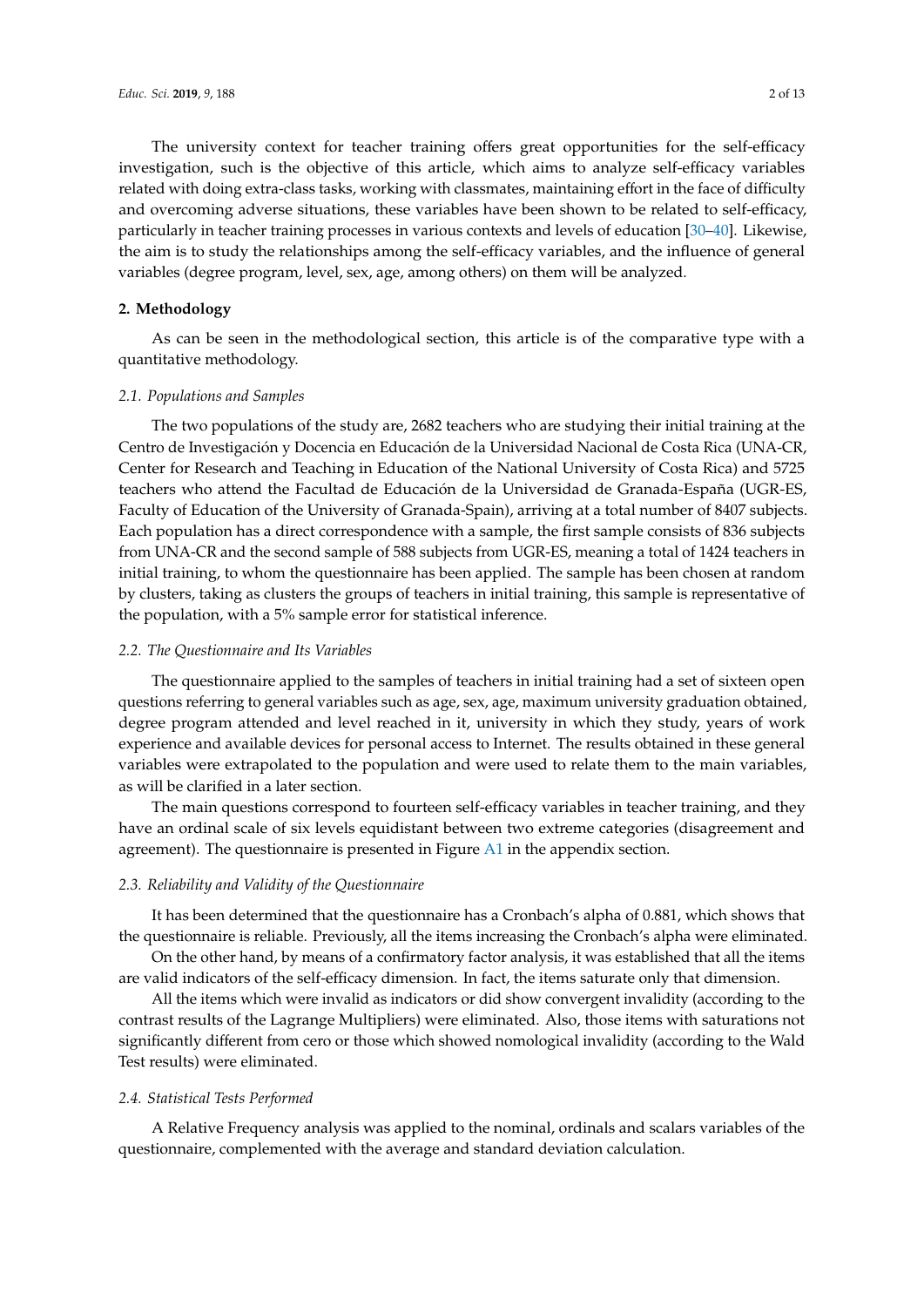Tests were applied for the correlation analysis (Kendall  $\tau$  correlation coefficient) among the selfefficacy variables. Together with tests for the variance calculation (Mann–Whitney U test and Kruskal– Wallis H test) to determinate the existence of significative differences in the self-efficacy variables according to the general variables.

All the statistics tests performed are non-parametric, with a bilateral significance level greater or equal to 95%, and in the case of the variance analysis, they are joined with the calculation of the effect size with a confidence level of 95%.

#### **3. Results Analysis**

#### *3.1. Descriptive Analysis of Self-E*ffi*cacy in Both Populations*

The relative frequency of the self-efficacy variables are shown in the Table [1,](#page-3-0) in order to allow the comparison between both university populations, the UNA-CR values are placed in the upper part and the UGR-ES values in the lower part; in each case the arithmetic mean and the standard deviation are calculated.

When adding the relative frequencies of the three top options of the scale (levels 4, 5 and 6), higher percentages than 75% are achieved in most variables. In the UGR-ES population, the accumulated percentages of levels 4, 5 and 6 are lower than 75% in the variables "Control the disruptive behavior of my classmates" (56.2%) and "Motivate myself when classes are uninteresting" (55.1%), which is also observed in the UNA-CR population, where accumulated percentages of 68.6% and 67.9%, respectively, are reached, for the three top levels of the variables. In addition, in UGR-ES only an accumulated 69.6% is reached for levels 4, 5 and 6 in the variable "Prevent behavior problems", while in UNA-CR 77.2% is reached.

The three self-efficacy variables showing the lowest averages, both for UGR-ES population and UNA-CR population, were "Control the disruptive behavior of my classmates" ( $X<sub>UNA-CR</sub> = 4.12$ ,  $X_{UGR-ES} = 3.69$ ), showing the biggest standard deviation of all of them ( $\sigma_{UNA-CR} = 1.52$ ,  $\sigma_{UGR-ES} = 1.24$ ), "Prevent behavior problems" ( $\overline{X}_{UNA-CR}$  = 4.5,  $\overline{X}_{UGR-ES}$  = 4.06) showing the second highest standard deviation ( $\sigma_{UNA-CR}$  = 1.47,  $\sigma_{UGR-ES}$  = 1.28) and "Motivate myself when classes are uninteresting" ( $X<sub>UNA-CR</sub> = 4.09$ ,  $X<sub>UGR-ES</sub> = 3.68$ ) showing the third highest standard deviation ( $\sigma<sub>UNA-CR</sub> = 1.42$ ,  $\sigma_{\text{UGR-ES}}$  = 1.32). This indicates that these three variables students of both populations show strong self-efficacy, but that in them can also be observed relatively large variations between students with higher scores and students with lower scores.

In the UNA-CR population, some self-efficacy variables stand out for having averages bigger than 5 and percentages of teachers in training who perceive they have those capacities greater than 90%, these variables are: "Get ahead with the most difficult situations", "Do the exercises correctly", "Pay attention to the teachers' explanations", "Follow the instructions of the teachers correctly", "Achieve learning with little support at home", "Keep working on tasks when they are difficult", "Do my extra-class tasks", "Follow the established rules".

In the case of the UGR-ES population, no variable has an average higher than 5, the three self-efficacy variables with higher averages are the following: Follow the established rules (4.96), "Pay attention to the teachers' explanations" (4.9) and "Follow the instructions of the teachers correctly" (4.9). All of them have in the UGR-ES percentages higher than the 90% of teachers in training who trust to have those capacities. These three variables have also high averages in the UNA-CR population.

According to the Mann–Whitney test, there are seven self-efficacy variables showing statistically significant differences between the population of the UNA-CR and the population of the UGR-ES, these variables are "Get ahead with the most difficult situations", "Achieve learning with little support at home", "Do my extra-class tasks", "Control the disruptive behavior of my classmates", "Prevent behavior problems", "Remember what I have learned in past lessons" and "Motivate myself when classes are uninteresting". In all cases the teachers in training at UNA-CR show an average significantly greater to those at UGR-ES.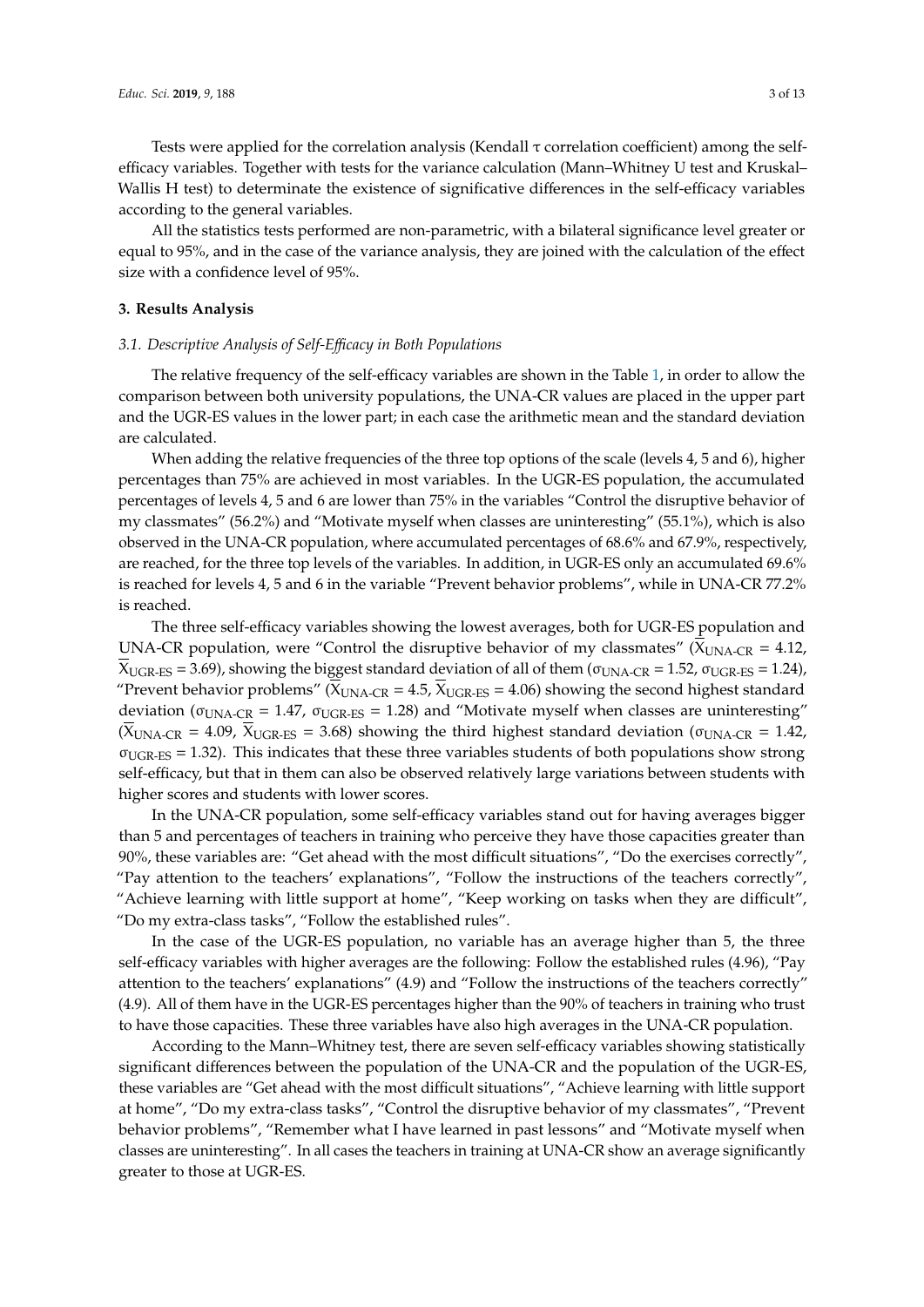<span id="page-3-0"></span>Table 1. Relative frequency, average and standard deviation of the self-efficacy variables, populations comparation (Universidad Nacional de Costa Rica (UNA-CR)/Universidad de Granada-España  $(UGR-ES)^{*}).$  $\sum_{i=1}^n$ 

|                                          | <b>Relative Frequency</b> |                |         |       |      |      |                       |                |  |
|------------------------------------------|---------------------------|----------------|---------|-------|------|------|-----------------------|----------------|--|
|                                          | <b>Disagree</b>           |                |         | Agree |      |      |                       |                |  |
| <b>Self-Efficacy Variables</b>           |                           |                |         |       |      |      | $\overline{\chi}$ (1) | $\sigma^{(2)}$ |  |
|                                          | $\mathbf{1}$              | $\overline{2}$ | 3       | 4     | 5    | 6    |                       |                |  |
| Get ahead with the most                  | 1.3                       | 1.6            | 4.0     | 15.7  | 29.9 | 47.6 | 5.14                  | 1.06           |  |
| difficult situations <sup>(3)</sup>      | 0.3                       | 1.7            | 10.7    | 23.6  | 41.0 | 22.6 | 4.71                  | 1.01           |  |
|                                          | 1.0                       | 1.5            | 4.4     | 19.2  | 37.7 | 36.4 | 5.00                  | 1.01           |  |
| Do the exercises correctly               | 0.2                       | 1.2            | 6.1     | 23.0  | 47.0 | 22.5 | 4.83                  | 0.90           |  |
| Pay attention to the                     | 0.6                       | 1.0            | 4.9     | 17.4  | 37.0 | 39.1 | 5.12                  | 1.70           |  |
| teachers' explanations                   | 0.2                       | 1.5            | 6.8     | 22.4  | 37.8 | 31.3 | 4.90                  | 0.98           |  |
| Follow the instructions of the           | 0.8                       | 0.6            | 2.8     | 13.7  | 34.2 | 47.9 | 5.23                  | 0.93           |  |
| teachers correctly                       | 0.2                       | 1.0            | 7.0     | 20.4  | 43.4 | 27.9 | 4.90                  | 0.93           |  |
| Achieve learning with little             | 1.8                       | 2.3            | 6.7     | 12.2  | 30.3 | 46.7 | 5.07                  | 1.16           |  |
| support at home (3)                      | 1.4                       | 2.9            | 11.8    | 22.0  | 37.8 | 24.2 | 4.65                  | 1.13           |  |
| Keep working on tasks when               | 0.4                       | 1.3            | 5.2     | 15.5  | 35.7 | 41.9 | 5.10                  | 0.98           |  |
| they are difficult                       | 0.5                       | 2.0            | 7.8     | 25.2  | 41.7 | 22.8 | 4.74                  | 1.00           |  |
| Successfully work with                   | 2.3                       | 1.9            | 7.4     | 21.0  | 32.0 | 35.3 | 4.84                  | 1.18           |  |
| my classmates                            | 0.5                       | 2.0            | $8.0\,$ | 21.3  | 39.6 | 28.6 | 4.83                  | 1.03           |  |
| Overcome the adverse influences          | 1.6                       | 1.8            | 7.3     | 19.4  | 34.1 | 35.8 | 4.90                  | 1.12           |  |
| of society in my learning                | 0.0                       | 1.5            | 11.2    | 30.6  | 39.5 | 17.2 | 4.60                  | 0.95           |  |
|                                          | 1.2                       | 1.6            | 3.3     | 12.7  | 29.1 | 52.2 | 5.23                  | 1.03           |  |
| Do my extra-class tasks <sup>(3)</sup>   | 0.2                       | 2.7            | 11.1    | 22.0  | 37.6 | 26.4 | 4.73                  | 1.06           |  |
| Control the disruptive behavior          | 9.5                       | 5.1            | 16.8    | 23.1  | 23.8 | 21.7 | 4.12                  | 1.52           |  |
| of my classmates $(3)$                   | 4.1                       | 13.6           | 26.2    | 28.1  | 21.8 | 6.3  | 3.69                  | 1.24           |  |
|                                          | 6.8                       | 3.8            | 12.3    | 18.3  | 27.1 | 31.8 | 4.50                  | 1.47           |  |
| Prevent behavior problems <sup>(3)</sup> | 3.1                       | 10.0           | 17.3    | 29.8  | 26.9 | 12.9 | 4.06                  | 1.28           |  |
|                                          | 1.6                       | 1.9            | 4.0     | 9.8   | 30.1 | 52.5 | 5.23                  | 1.08           |  |
| Follow the established rules             | 0.3                       | 1.5            | 7.2     | 17.6  | 39.1 | 34.3 | 4.96                  | 1.00           |  |
| Remember what I have learned             | 1.8                       | 2.4            | 8.6     | 23.1  | 36.8 | 27.3 | 4.72                  | 1.13           |  |
| in past lessons <sup>(3)</sup>           | 2.0                       | 4.6            | 18.0    | 30.1  | 32.3 | 12.9 | 4.25                  | 1.15           |  |
| Motivate myself when classes             | 6.7                       | 6.0            | 19.4    | 25.9  | 23.2 | 18.8 | 4.09                  | 1.42           |  |
| are uninteresting $(3)$                  | 5.1                       | 13.8           | 26.0    | 27.9  | 17.2 | 10.0 | 3.68                  | 1.32           |  |

 $N = 8407 (N_{\text{UNA-CR}} = 2682 \text{ and } N_{\text{UGR-ES}} = 5725)$ , n = 1424 ( $n_{\text{UNA-CR}} = 836 \text{ and } n_{\text{UGR-ES}} = 588$ ). The data is inferred to the population with a sampling error ≤5%. \* In each case, the data in the upper half of the box corresponds to UNA-CR and the data in the lower half corresponds to UGR-ES <sup>(1)</sup>  $\bar{X}$  = Arithmetic Mean <sup>(2)</sup>  $\sigma$  = Standard Deviation <sup>(3)</sup> Variable with statistically significant differences between institutions, according to the Mann–Whitney test,  $p < 0.05$ , two-tailed with a 95% confidence level.

## *3.2. E*ff*ect of General Variables on the Self-E*ffi*cacy of Populations*

Table [2](#page-5-0) shows the influence of the general variables on the self-efficacy variables, according to the test (Mann–Whitney U Test or Kruskal–Wallis H Test) carried out and according to the significance level (95% or 99%). In addition, the Effect Size (ES) is indicated in a comparative way, the one corresponding to the population of UNA-CR is placed in the upper part and the one corresponding to the population of UGR-ES is placed in the lower part, with a confidence level of 95%.

In the UGR-ES population the percentage of men is 77%, in the UNA-CR population the percentages of men and women are more balanced, 51% are women. As shown in Table [2,](#page-5-0) only in the UNA-CR population is sex a variable that influences the variable "Do my extra-class tasks" ( $ES<sub>UNA-CR</sub> = 0.113$ ).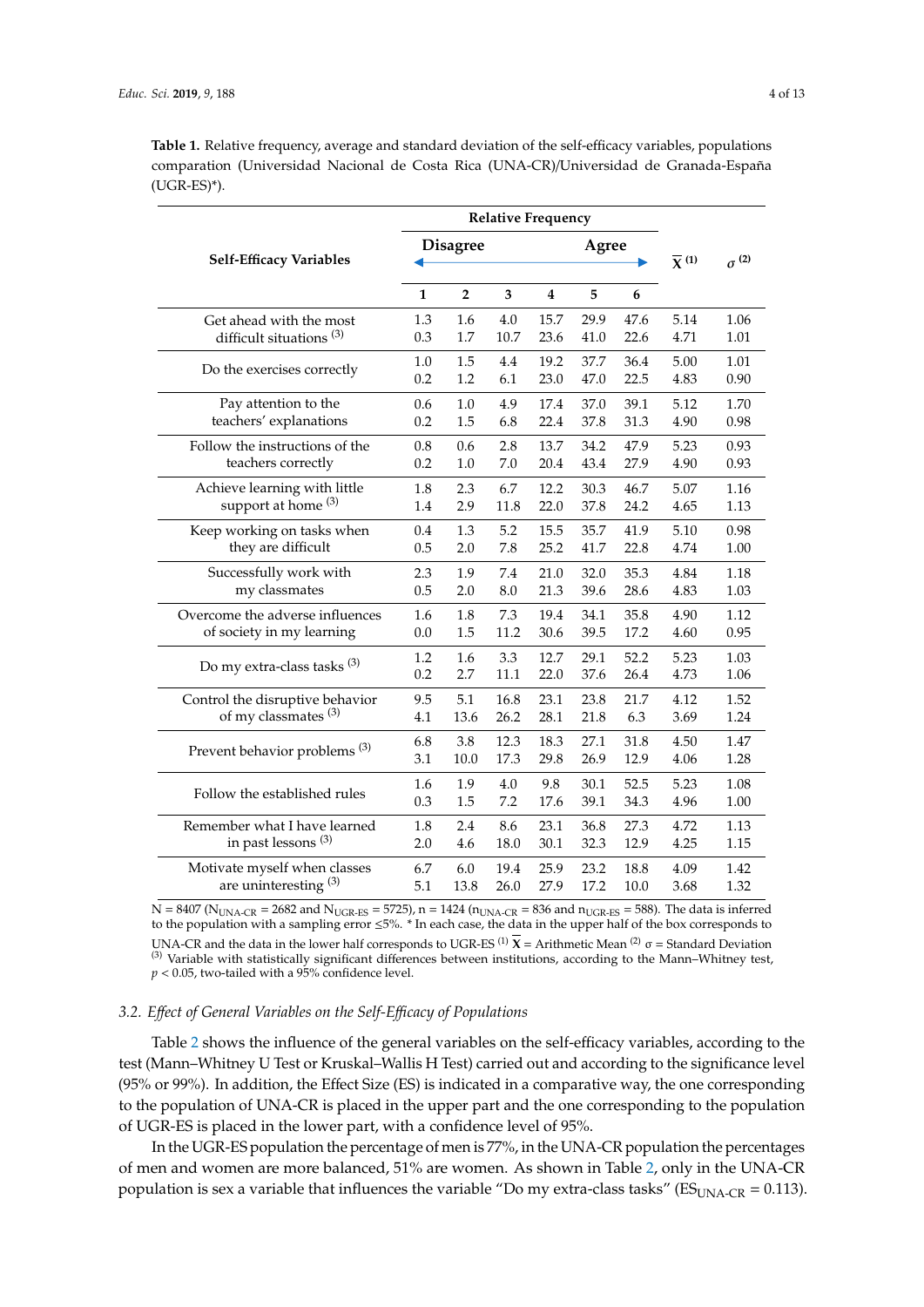In the same way, only in this university population does the years of work experience influence the variables "Get ahead with the most difficult situations" ( $ES<sub>UNA-CR</sub> = 0.117$ ) and "Pay attention to the teachers' explanations" ( $ES<sub>UNA-CR</sub> = 0.102$ ), in this population 24% have teaching working experience, with an average of  $1.03 \pm 0.05$  years of experience, with a Standard Deviation (SD) equal to 4.21, while in UGR-ES the population has an average of  $0.39 \pm 0.02$  years of experience (SD = 1.08), only 18.9% of the population has experience as teacher.

The 2682 teachers in training that make up the population of UNA-CR are distributed in twenty degree programs, the most populous are Rural Education I and II Cycles (315), Orientation (270), Teaching Mathematics (238), Teaching Social Studies (191) and Special Education (177). In the case of UGR-ES, its population is distributed in nine degree programs, the most populous are Degree in Primary Education (2181), Degree in Early Childhood Education (1333), Secondary Education Teaching Staff (710) and Degree in Social Education (613).

The "Degree program", as a general variable, influenced the self-efficacy variables of the teachers in training, in both university populations it influenced "Prevent behavior problems" ( $ES<sub>UNA-CR</sub> = 0.113$ ) and  $ES<sub>UGR-ES</sub> = 0.135)$ , "Successfully work with my classmates" ( $ES<sub>UNA-CR</sub> = 0.188$  and  $ES<sub>UGR-ES</sub> = 0.116$ ) and "Follow the instructions of the teachers correctly" ( $ES<sub>UNA-CR</sub> = 0.136$  and  $ES<sub>UGR-ES</sub> = 0.105$ ). Only in the UNA-CR population did it influence "Get ahead with the most difficult situations"  $(ES<sub>UNA-CR</sub> = 0.108)$ , "Keep working on tasks when they are difficult"  $(ES<sub>UNA-CR</sub> = 0.138)$ , "Motivate myself when classes are uninteresting" ( $ES<sub>UNA-CR</sub> = 0.11$ ), "Overcome the adverse influences of society in my learning" ( $ES<sub>UNA-CR</sub> = 0.147$ ) and "Do my extra-class tasks" ( $ES<sub>UNA-CR</sub> = 0.182$ ). On the other hand, only in the UGR-ES population does this variable affect the self-efficacy variable "Control the disruptive behavior of my classmates".

| Results of the Analysis of Variance Test with Confidence Intervals for the Effect Size |                                                                        |                                                              |  |  |  |  |  |  |
|----------------------------------------------------------------------------------------|------------------------------------------------------------------------|--------------------------------------------------------------|--|--|--|--|--|--|
| Independent Variable (General)                                                         | Effect Size (ES) 95%                                                   | Dependent Variable (Main)                                    |  |  |  |  |  |  |
| <b>Sex</b>                                                                             | $0.113 \pm 0.057$ <sup>(b)</sup>                                       | Do my extra-class tasks                                      |  |  |  |  |  |  |
|                                                                                        | $0.108 \pm 0.0054$ <sup>(d)</sup><br>$0.091 \pm 0.0455$ <sup>(c)</sup> | Get ahead with the most<br>difficult situations              |  |  |  |  |  |  |
|                                                                                        | $0.136 \pm 0.068$ <sup>(d)</sup><br>$0.105 \pm 0.0525$ <sup>(d)</sup>  | Follow the instructions of<br>the teachers correctly         |  |  |  |  |  |  |
|                                                                                        | $0.138 \pm 0.069$ <sup>(d)</sup><br>$0.046 \pm 0.023$ <sup>(c)</sup>   | Keep working on tasks when<br>they are difficult             |  |  |  |  |  |  |
| Degree program                                                                         | $0.11 \pm 0.055$ <sup>(d)</sup><br>$0.087 \pm 0.0435$ <sup>(c)</sup>   | Motivate myself when classes<br>are uninteresting            |  |  |  |  |  |  |
|                                                                                        | $0.188 \pm 0.094$ <sup>(d)</sup><br>$0.116 \pm 0.058$ <sup>(d)</sup>   | Successfully work with<br>my classmates                      |  |  |  |  |  |  |
|                                                                                        | $0.147 \pm 0.0735$ <sup>(d)</sup><br>$0.081 \pm 0.0405$ <sup>(c)</sup> | Overcome the adverse influences<br>of society in my learning |  |  |  |  |  |  |
|                                                                                        | $0.182 \pm 0.091$ <sup>(d)</sup><br>$0.037 \pm 0.0185$ <sup>(c)</sup>  | Do my extra-class tasks                                      |  |  |  |  |  |  |
|                                                                                        | $0.093 \pm 0.0465$ <sup>(c)</sup><br>$0.106 \pm 0.053$ <sup>(c)</sup>  | Control the disruptive behavior<br>of my classmates          |  |  |  |  |  |  |
|                                                                                        | $0.113 \pm 0.0565$ <sup>(d)</sup><br>$0.135 \pm 0.0675$ <sup>(d)</sup> | Prevent behavior problems                                    |  |  |  |  |  |  |

**Table 2.** Effect of general variables on the self-efficacy variables, populations comparation (UNA-CR/UGR-ES \*).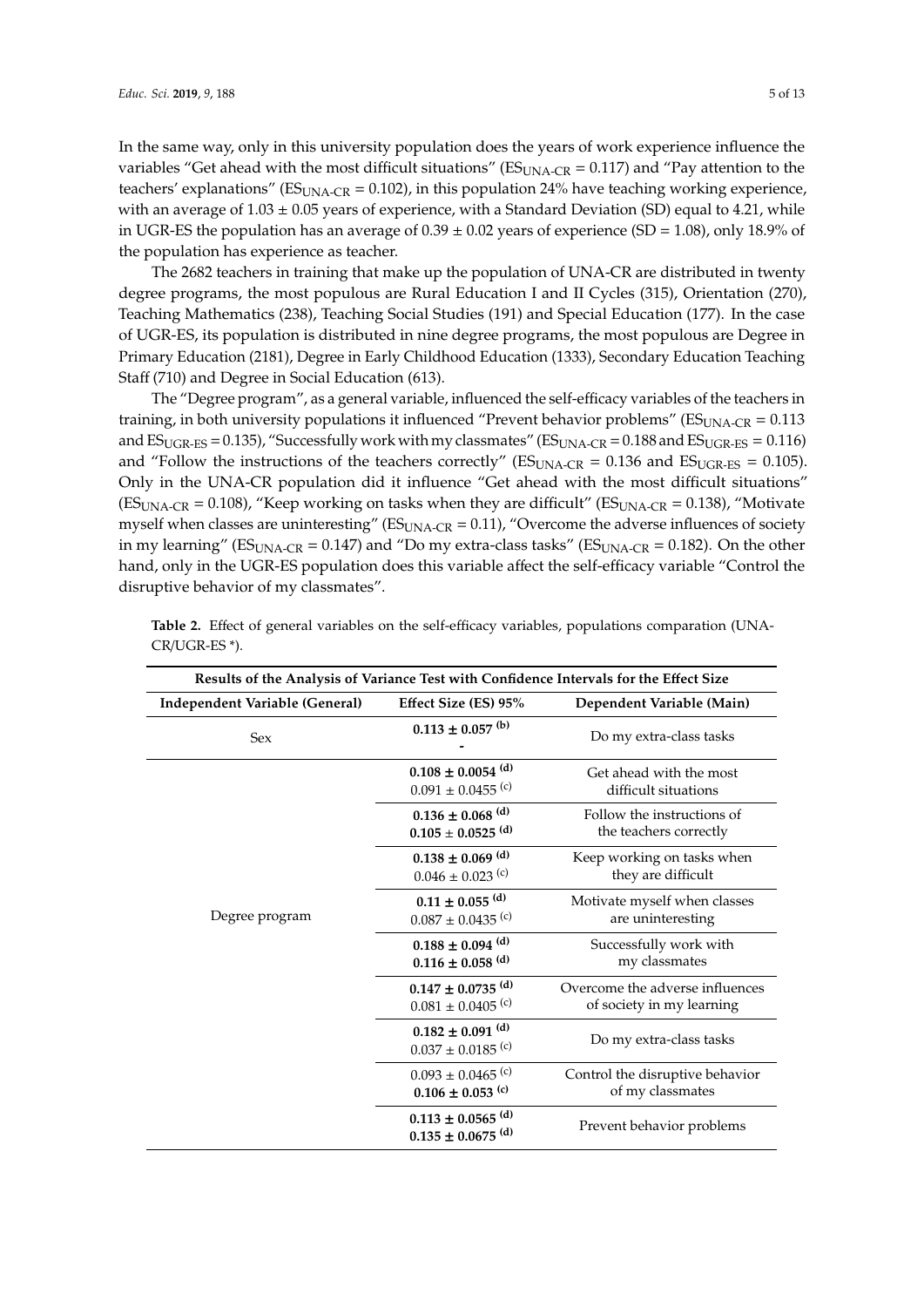<span id="page-5-0"></span>

| Results of the Analysis of Variance Test with Confidence Intervals for the Effect Size |                                                                        |                                                              |  |  |  |  |  |  |
|----------------------------------------------------------------------------------------|------------------------------------------------------------------------|--------------------------------------------------------------|--|--|--|--|--|--|
| <b>Independent Variable (General)</b>                                                  | Effect Size (ES) 95%                                                   | Dependent Variable (Main)                                    |  |  |  |  |  |  |
|                                                                                        | $0.108 \pm 0.054$ <sup>(d)</sup>                                       | Get ahead with the most<br>difficult situations              |  |  |  |  |  |  |
|                                                                                        | $0.125 \pm 0.0625$ <sup>(d)</sup>                                      | Do the exercises correctly                                   |  |  |  |  |  |  |
| Level reached in the<br>degree program                                                 | $0.139 \pm 0.0695$ <sup>(d)</sup>                                      | Remember what I have learned<br>in past lessons              |  |  |  |  |  |  |
|                                                                                        | $0.12 \pm 0.06$ <sup>(d)</sup>                                         | Overcome the adverse influences<br>of society in my learning |  |  |  |  |  |  |
|                                                                                        | $0.212 \pm 0.106$ <sup>(d)</sup>                                       | Do my extra-class tasks                                      |  |  |  |  |  |  |
| Working experience years                                                               | $0.117 \pm 0.0585$ <sup>(d)</sup><br>$0.052 \pm 0.026$ <sup>(c)</sup>  | Get ahead with the most<br>difficult situations              |  |  |  |  |  |  |
|                                                                                        | $0.102 \pm 0.051$ <sup>(d)</sup><br>$0.01 \pm 0.005$ <sup>(c)</sup>    | Pay attention to the<br>teachers' explanations               |  |  |  |  |  |  |
| Another degree program<br>has been completed                                           | $0.06 \pm 0.03$ <sup>(a)</sup><br>$0.111 \pm 0.0555$ $^{\rm (b)}$      | Do the exercises correctly                                   |  |  |  |  |  |  |
|                                                                                        | $0.097 \pm 0.0485$ <sup>(a)</sup><br>$0.111 \pm 0.0555$ <sup>(b)</sup> | Pay attention to the<br>teachers' explanations               |  |  |  |  |  |  |
|                                                                                        | $0.134 \pm 0.067$ <sup>(b)</sup>                                       | Do my extra-class tasks                                      |  |  |  |  |  |  |
|                                                                                        | $0.103 \pm 0.0515$ <sup>(b)</sup>                                      | Control the disruptive behavior<br>of my classmates          |  |  |  |  |  |  |
| Studied at a different University                                                      | $0.092 \pm 0.046$ <sup>(a)</sup><br>$0.113 \pm 0.0565$ <sup>(b)</sup>  | Do the exercises correctly                                   |  |  |  |  |  |  |
|                                                                                        | $0.128 \pm 0.064$ <sup>(d)</sup>                                       | Do the exercises correctly                                   |  |  |  |  |  |  |
| Maximum university<br>graduation obtained                                              | $0.041 \pm 0.0205$ <sup>(c)</sup><br>$0.114 \pm 0.057$ <sup>(d)</sup>  | Pay attention to the<br>teachers' explanations               |  |  |  |  |  |  |
|                                                                                        | $0.035 \pm 0.0175$ <sup>(c)</sup><br>$0.175 \pm 0.0875$ <sup>(d)</sup> | Do my extra-class tasks                                      |  |  |  |  |  |  |
| Availability of a laptop to                                                            | $0.111 \pm 0.0555$ <sup>(b)</sup>                                      | Keep working on tasks when<br>they are difficult             |  |  |  |  |  |  |
| access the Internet                                                                    | $0.075 \pm 0.0375$ <sup>(a)</sup><br>$0.101 \pm 0.0505$ <sup>(b)</sup> | Remember what I have learned<br>in past lessons              |  |  |  |  |  |  |
| Availability of a tablet to<br>access the Internet                                     | $0.135 \pm 0.066$ <sup>(b)</sup><br>$0.102 \pm 0.051$ <sup>(b)</sup>   | Successfully work with<br>my classmates                      |  |  |  |  |  |  |
| Availability of a tablet to                                                            | $0.101 \pm 0.0505$ <sup>(b)</sup>                                      | Overcome the adverse influences                              |  |  |  |  |  |  |
| access the Internet                                                                    | $0.036 \pm 0.018$ <sup>(a)</sup>                                       | of society in my learning                                    |  |  |  |  |  |  |

**Table 2.** *Cont*.

 $N = 8407$  ( $N_{UNA-CR} = 2682$  and  $N_{UGR-ES} = 5725$ ), n = 1424 ( $n_{UNA-CR} = 836$  and  $n_{UGR-ES} = 588$ ).  $*$  In each case, the data in the upper half of the box corresponds to UNA-CR and the data in the lower half corresponds to UGR-ES. (a)  $p < 0.05$  according to Mann–Whitney U test, this implies a margin of error of less than 5% <sup>(b)</sup>  $p < 0.01$  according to Mann–Whitney U test, this implies a margin of error of less than 1% (c) *p* < 0.05 according to Kruskal–Wallis H test, this implies a margin of error of less than 5% (d) *p* < 0.01 according to Kruskal–Wallis H test, this implies a margin of error of less than 1%. In all cases tests were two-tailed with a 95% confidence level.

The general variable "Level reached in the degree program" only influences learning self-efficacy variables in the UGR-ES population of teachers in training, this variable affects "Get ahead with the most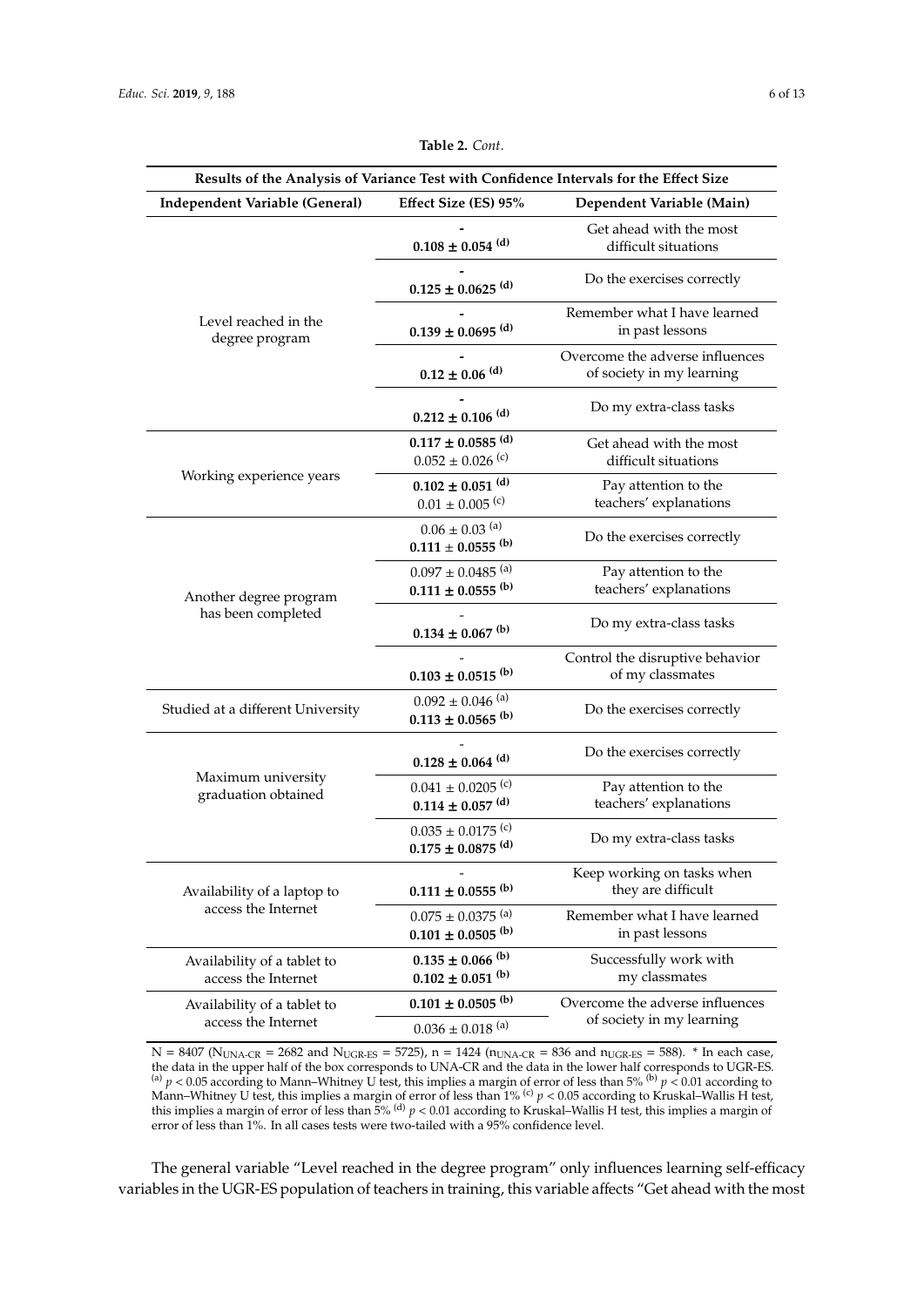difficult situations" ( $ES_{UGR-ES} = 0.108$ ), "Do the exercises correctly" ( $ES_{UGR-ES} = 0.125$ ), "Remember what I have learned in past lessons" ( $ES_{UGR-ES} = 0.139$ ), "Overcome the adverse influences of society in my learning" ( $ES_{UGR-ES} = 0.12$ ) and "Do my extra-class tasks" ( $ES_{UGR-ES} = 0.212$ ).

It should be noted that in the UNA-CR population of teachers in training 30.6% are at the first level, 27.5% at the second, 12.5% at the third, 22.3% at the fourth and 15.1% at postgraduate level. In the case of the UGR-ES population, only 8.4% are at postgraduate level, 38% are at the third level, 35.4% are at the second level and 18.2% at the first level.

In the UGR-ES population, 17.9% have studied at another university, and 24% have completed another degree program. In the case of UNA-CR, 19.5% of the population have completed another degree program and just 21% have studied at another university. In the UGR-ES population 2.7% have a doctorate (2.7% have postgraduate) while in the UNA-CR population, just 0.1% have this degree (6.74% have postgraduate). Regarding the other degrees, in the populations of UNA-CR and UGR-ES, 1.8% and 1.5% have a bachelor's degree and 12.2% and 14.8% have a lower degree, respectively. The vast majority of both populations do not have a university degree (UNA-CR =  $79.3\%$ , UGR-ES =  $79.4\%$ ).

In the UGR-ES population, the self-efficacy variable "Do the exercises correctly" is influenced by "Another degree program has been completed" ( $ES_{UGR-ES} = 0.111$ ), the "Maximum university graduation obtained" ( $ES_{UGR-ES} = 0.128$ ) and having "Studied at a different University" ( $ES_{UGR-ES} = 0.113$ ), the latter has an effect on the self-efficacy variable "Control the disruptive behavior of my classmates". Only in the UGR-ES population is the variable "Pay attention to the teachers" explanations" affected by "Another degree program has been completed" ( $ES_{UGR-ES} = 0.111$ ) and the "Maximum university graduation obtained" ( $ES<sub>UGR-ES</sub> = 0.114$ ); also, only in the UGR-ES population is the variable "Do my extra-class tasks" affected by these same two general variables with  $ES_{UGR-ES} = 0.134$  and  $ES_{UGR-ES} = 0.175$ , respectively.

The UGR-ES population accesses the Internet using a diversity of devices, the main ones are Smartphones (99.83% of the population), laptops (97.96% of the population), desktop computers (52.04% of the population) and tablets (46.43% of the population). These devices are also the ones mainly used by the UNA-CR population: Smartphones (95.17%), laptops (82.48%), desktop computers (48.14%) and tablets (29.74%). The "Availability of a laptop to access the Internet", as a general variable, influences the variable "Successfully work with my classmates" in both populations ( $ES<sub>UNA-CR</sub> = 0.135$ ) and  $ES<sub>UGR-ES</sub> = 0.102$ ), and only in the UGR-ES population does this general variable influence the "Keep working on tasks when they are difficult" ( $ES_{UGR-ES} = 0.111$ ) and "Remember what I have learned in past lessons" ( $ES<sub>UGR-ES</sub> = 0.101$ ). In the case of the UNA-CR population, the "Availability of a laptop to access the Internet" is a variable that has an impact on the self-efficacy variable "Overcome the adverse influences of society in my learning" ( $ES<sub>UNA-CR</sub> = 0.101$ ).

#### *3.3. Relationship between the Populations' Self-E*ffi*cacy Variables*

Table [3](#page-7-0) shows the self-efficacy variables correlations of the two populations of teachers in initial training, the UNA-CR coefficients are placed in the upper position and the UGR-ES coefficients in the lower one.

As can be seen in the matrix, for both university populations the variables "Get ahead with the most difficult situations" and "Do the exercises correctly "are strongly correlated ( $\tau \ge 0.5$ ), in turn, the variable "Pay attention to the teachers' explanations" is strongly correlated with the variables "Do the exercises correctly" and "Follow the instructions of the teachers correctly" ( $\tau \ge 0.5$ ). Also, the variables "Control the disruptive behavior of my classmates" and "Prevent behavior problems" are potently related ( $\tau \geq 0.5$ ) for both university populations.

On the other hand, for both populations of teachers in training, the variable "Do my extra-class tasks" has a median relation ( $0.5 > \tau \ge 0.4$ ) with the variable "Overcome the adverse influences of society in my learning", and it has a strong relationship (τ ≥ 0.5) with "Follow the established rules" only for UNA-CR. For both populations the variable "Keep working on tasks when they are difficult" is moderately related (0.5  $> \tau \ge 0.4$ ) with the variables "Get ahead with the most difficult situations", "Do the exercises correctly ", "Achieve learning with little support at home" and "Follow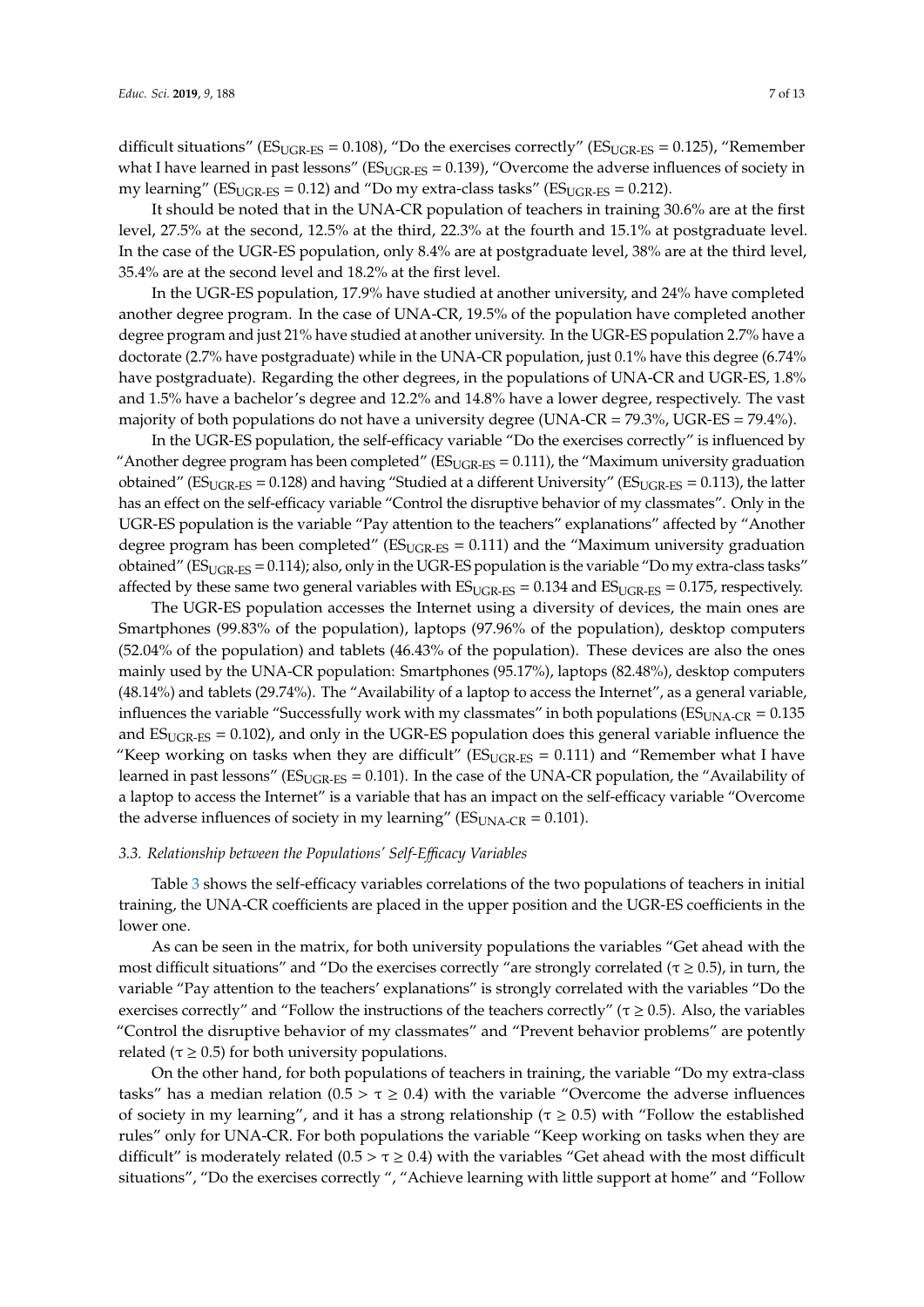the instructions of the teachers correctly". This last variable, in turn, is moderately related (0.5 >  $\tau \ge 0.4$ ) with the variable "Follow the established rules", for both UGR-ES and UNA-CR; and is moderately related to the variable "Keep working on tasks when they are difficult" only for UGR-ES.

Only for UNA-CR are the variables "Get ahead with the most difficult situations", "Pay attention to the teachers' explanations" and "Overcome the adverse influences of society in my learning" moderately related to each other, this last variable, is moderately related to the variables "Do the exercises correctly ", "Successfully work with my classmates", "Follow the instructions of the teachers correctly" and "Keep working on tasks when they are difficult".

Also, for UNA-CR, the variables "Achieve learning with little support at home", "Get ahead with the most difficult situations" and "Follow the instructions of the teachers correctly" are moderately related to each other. This last variable is moderately related to "Do my extra-class tasks", which in turn has a median relation with "Keep working on tasks when they are difficult", only for UNA-CR.

<span id="page-7-0"></span>

| <b>Variables</b> |                                                              | Kendal τ Coefficient |                |                |                |                |                |                |                |                |                |  |
|------------------|--------------------------------------------------------------|----------------------|----------------|----------------|----------------|----------------|----------------|----------------|----------------|----------------|----------------|--|
|                  |                                                              | 1                    | $\overline{2}$ | 3              | 4              | 5              | 6              | 7              | 8              | 9              | 10             |  |
| 1                | Get ahead with the most<br>difficult situations              |                      |                |                |                |                |                |                |                |                |                |  |
| $\overline{2}$   | Do the exercises correctly                                   | 0.579<br>0.583       |                |                |                |                |                |                |                |                |                |  |
| 3                | Pay attention to the<br>teachers' explanations               | 0.426<br>0.379       | 0.552<br>0.498 |                |                |                |                |                |                |                |                |  |
| 4                | Follow the instructions of<br>the teachers correctly         | 0.434<br>0.369       | 0.474<br>0.471 | 0.558<br>0.633 |                |                |                |                |                |                |                |  |
| 5                | Achieve learning with little<br>support at home              | 0.414<br>0.383       | 0.357<br>0.38  | 0.338<br>0.335 | 0.428<br>0.386 |                |                |                |                |                |                |  |
| 6                | Keep working on tasks when<br>they are difficult             | 0.448<br>0.457       | 0.408<br>0.431 | 0.384<br>0.379 | 0.381<br>0.402 | 0.477<br>0.478 |                |                |                |                |                |  |
| 7                | Successfully work with<br>my classmates                      | 0.341<br>0.312       | 0.275<br>0.301 | 0.273<br>0.373 | 0.374<br>0.35  | 0.267<br>0.258 | 0.323<br>0.322 |                |                |                |                |  |
| 8                | Overcome the adverse influences<br>of society in my learning | 0.417<br>0.374       | 0.407<br>0.358 | 0.416<br>0.274 | 0.42<br>0.305  | 0.392<br>0.348 | 0.415<br>0.361 | 0.423<br>0.392 |                |                |                |  |
| 9                | Do my extra-class tasks                                      | 0.373<br>0.303       | 0.365<br>0.335 | 0.343<br>0.357 | 0.439<br>0.349 | 0.343<br>0.337 | 0.465<br>0.38  | 0.384<br>0.335 | 0.405<br>0.405 |                |                |  |
| 10               | Control the disruptive behavior<br>of my classmates          | 0.193<br>0.179       | 0.218<br>0.111 | 0.203<br>0.148 | 0.245<br>0.197 | 0.195<br>0.166 | 0.252<br>0.126 | 0.213<br>0.194 | 0.334<br>0.26  | 0.21<br>0.187  |                |  |
| 11               | Prevent behavior problems                                    | 0.308<br>0.279       | 0.29<br>0.226  | 0.302<br>0.225 | 0.333<br>0.292 | 0.245<br>0.218 | 0.283<br>0.219 | 0.269<br>0.3   | 0.356<br>0.268 | 0.297<br>0.184 | 0.578<br>0.532 |  |
| 12               | Follow the established rules                                 | 0.275<br>0.265       | 0.309<br>0.359 | 0.335<br>0.367 | 0.475<br>0.452 | 0.328<br>0.34  | 0.348<br>0.321 | 0.324<br>0.366 | 0.335<br>0.256 | 0.562<br>0.395 | 0.26<br>0.204  |  |

**Table 3.** Correlation between self-efficacy variables, population comparison (UNA-CR/UGR-ES \*).

 $N = 8407$  ( $N_{UNA-CR} = 2682$  and  $N_{UGR-ES} = 5725$ ), n = 1424 ( $n_{UNA-CR} = 836$  and n  $_{UGR-ES} = 588$ ). In all cases  $p < 0.01$ , tests were two-tailed with a 95% confidence level. \* In each case, the data in the upper half of the box corresponds to UNA-CR and the data in the lower half corresponds to UGR-ES.

## **4. Discussion and Recommendations**

Both populations of teachers in training have a high self-efficacy in the analyzed variables. The UNA-CR population of teachers in training has high self-efficacy in getting ahead with difficult situations, correctly doing extra-class tasks and exercises proposed in their training even when they are difficult, learning with little support at home, paying attention to the teachers' explanations and instructions and following the established rules. In the UGR-ES population these latter variables also stand out, a high self-efficacy is observed in following the established rules, paying attention to the teachers' explanations and following their instructions. In both populations a good self-efficacy is perceived in these variables, it is recommended to extend the study in order to determine the causes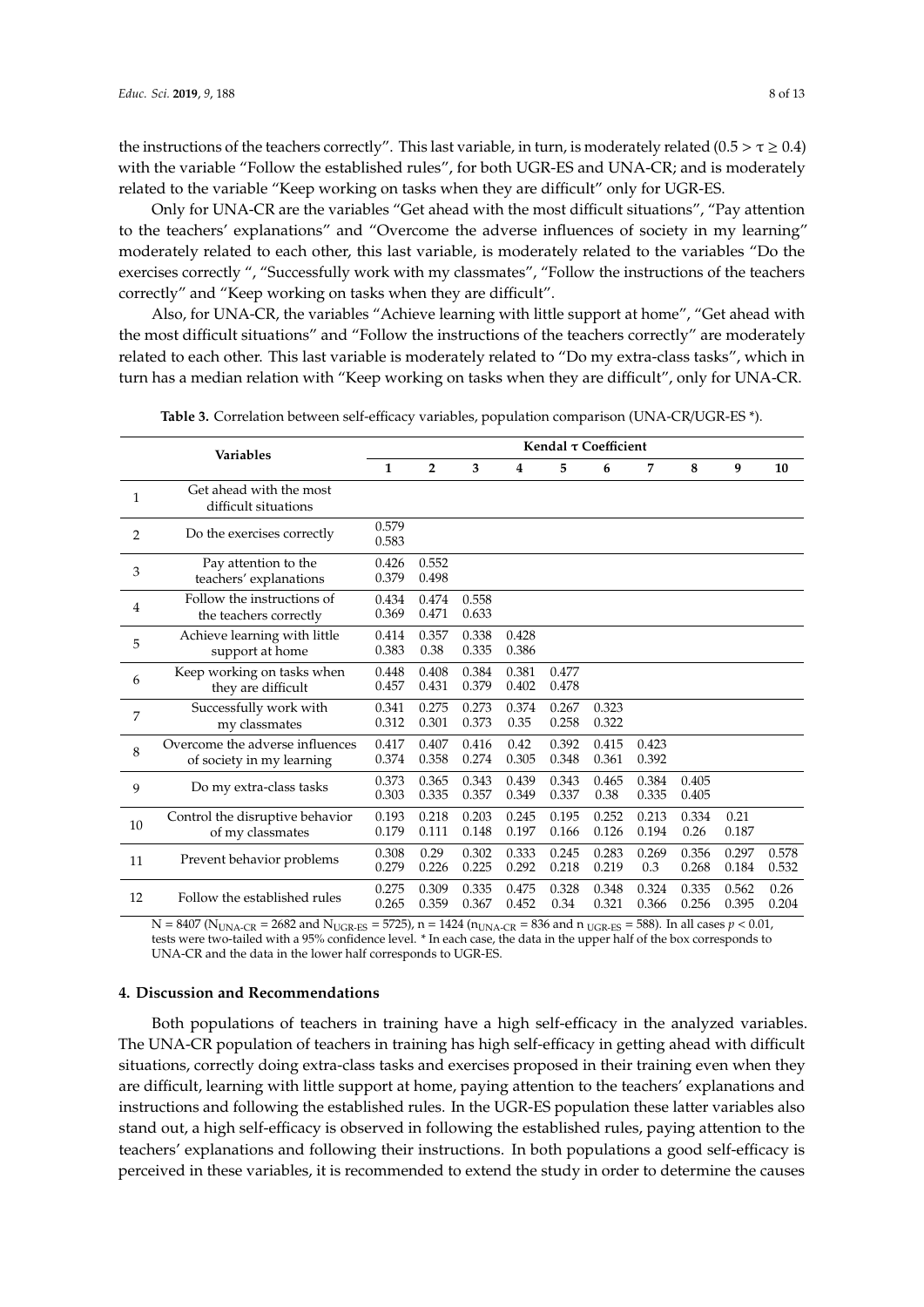of these good results. In this sense, recent research recommends encouraging the development of self-efficacy as an important element in teacher training [\[41–](#page-11-4)[47\]](#page-12-0).

On the other hand, in both populations it is observed that the lowest results of self-efficacy are in preventing behavioral problems, controlling the disruptive behavior of classmates and motivating oneself when classes are uninteresting. In both populations, the statistical tests indicate the existence of groups not achieving self-efficacy in these variables. In this sense, it is recommended to expand the study of these variables, clearly identify the sectors of the populations not achieving self-efficacy in these capacities and develop strategies to improve the self-efficacy of the teachers in training. Some research offers ideas about the variables that influence self-efficacy and open the possibility of putting into practice strategies for their development in teachers [\[48](#page-12-1)[–57\]](#page-12-2).

The UNA-CR population shows greater self-efficacy in getting ahead with the difficult situations, learning with little support at home, doing extra-class tasks, controlling disruptive behavior of classmates and preventing behavioral problems, remembering what has been learnt in past lessons and staying motivated when classes are uninteresting. Because these variables refer to important capacities for teachers in training, it is recommended to continue with comparative research to deepen the study of population differences regarding these variables.

It has been proven in the study that the degree program of the teacher in training is a factor influencing self-efficacy in preventing behavioral problems, achieving working with classmates and following the instructions of teachers correctly, in both populations. However, in the UNA-CR population, it also influences the students' confidence in their capacity to keep working on tasks when they are difficult, to overcome the adverse influences of society in learning and to do extra-class tasks.

In the UGR-ES case, the level reached in the degree program affects the self-perceived ability of the population teachers in training to do the exercises correctly, to remember what has been learnt in past lessons and to overcome the adverse influences of society in learning. For this population, doing the exercises correctly is also influenced by having studied at a different university, having completed another degree program, and having obtained the maximum university graduation. These last factors also affect self-efficacy in doing the extra-class tasks and paying attention to the teachers' explanations, in the UGR-ES population. It is recommended to conduct comparative research between degree programs and levels to deepen the understanding of the self-efficacy of teachers in training. In general, it is recommended to take into account all the factors with an impact on the self-efficacy of teachers in training in future studies, this will help to identify causes and formulate improvement proposals. For example, it could deepen the understanding of why and how the availability of a laptop to access the Internet influences (ES = 0.135) the self-efficacy to work with classmates. Research on the subject points out the importance of a positive self-efficacy for the adequate professional performance of a teacher [\[58–](#page-12-3)[64\]](#page-12-4).

Both teacher populations demonstrate that the self-efficacy to get ahead with the most difficult situations and the self-efficacy to do the exercises correctly are strongly related, also self-efficacy to pay attention to the teachers' explanations is strongly related with the self-efficacy to do the exercises correctly, also, the self-perceived ability to control the disruptive behavior of classmates has a strong relationship with the self-perceived ability to prevent behavior problems. Only in the UNA-CR population does the perception of the student's own ability to do extra-class tasks have a strong relationship with the ability to follow established rules. It is recommended to continue with the investigation of these relationships as a way to improve the understanding of the self-efficacy of teachers in training.

#### **5. Conclusions**

The conclusions of the present study are the following:

- i. In both populations, high levels of self-efficacy are observed during initial training.
- ii. In both populations, self-efficacy stands out in following established rules, paying attention to the teachers' explanations and following their instructions.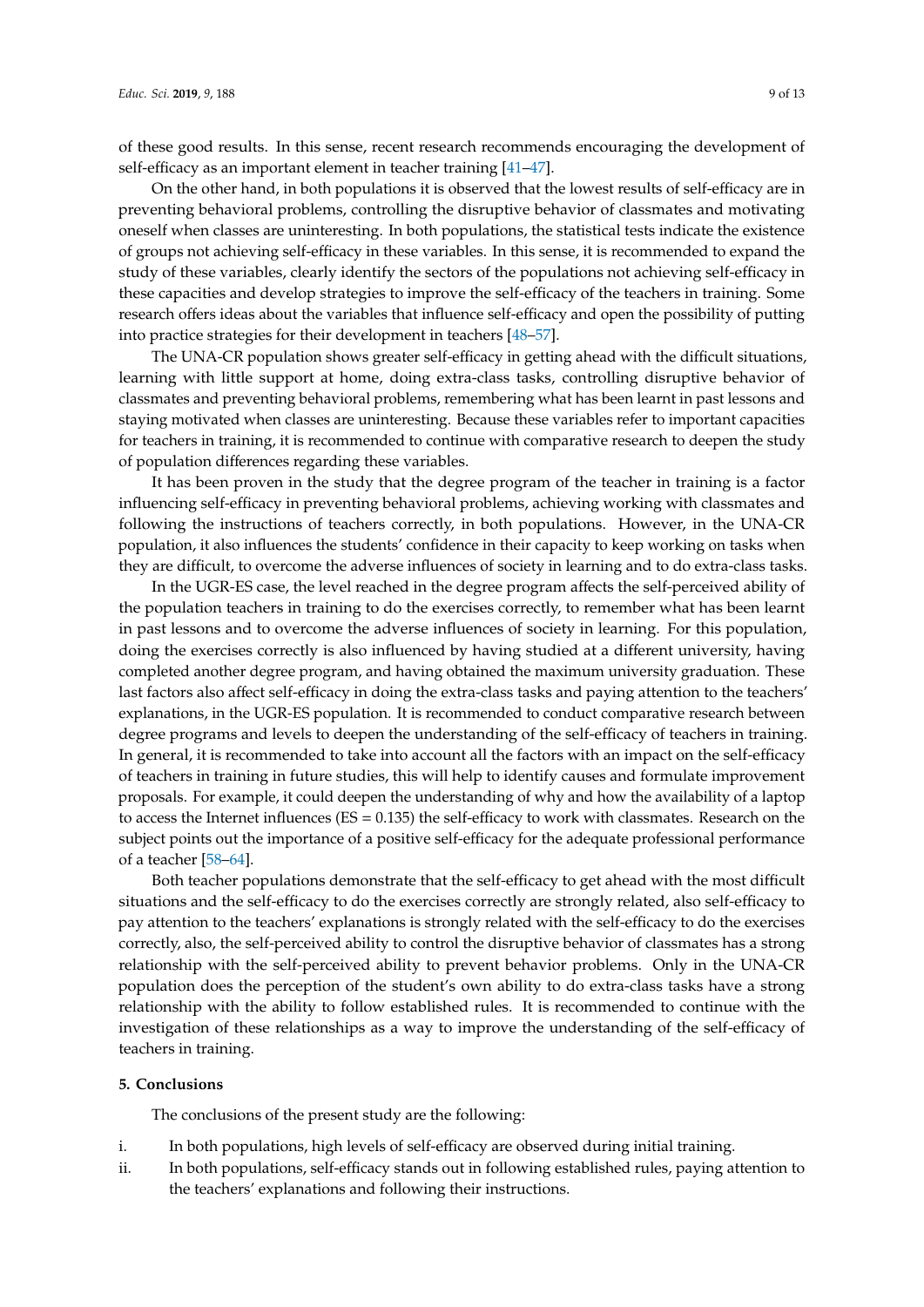- iii. The UNA-CR population has significantly greater confidence in their ability to get ahead with the most difficult situations, to achieve learning with little support at home, to do extra-class tasks, to control disruptive behavior of classmates, to prevent behavior problems, to remember what has been learnt in past lessons and to motivate oneself when classes are uninteresting.
- iv. The general variables "Degree program" and "Level reached in the degree program" influence the self-efficacy of teachers in training, in this sense, it is recommended to do comparative research between degree programs and levels in them to increase the understanding of this subject. In both university populations, the variable "Degree program" affects the self-perceived ability to prevent behavior problems, successfully work with classmates and follow the instructions of teachers correctly.
- v. In both populations the availability of a laptop to access the Internet affects the ability to work with classmates. It is recommended to deepen the understanding of the influence of this device with classmates. It is recommended to deepen the understanding of the influence of this device
- vi. The self-efficacy to get ahead with the most difficult situations and the self-efficacy to do the vi. The self-efficacy to get ahead with the most difficult situations and the self-efficacy to do the exercises correctly are strongly related. Also, the self-efficacy to pay attention to the teachers' exercises correctly are strongly related. Also, the self-efficacy to pay attention to the teachers'<br>explanations is related with the self-efficacy to do the exercises correctly, and the self-efficacy to control the disruptive behavior of my classmates is related with the self-efficacy to prevent to control the disruptive behavior of my classmates is related with the self-efficacy to prevent.<br>behavioral problems. These are self-efficacy pairs that enhance each other. It is recommended to encourage their development. encourage their development. explanations is related with the self-efficacy to do the exercises correctly, and the self-efficacy to behavioral problems. These are self-efficacy pairs that enhance each other. It is recommended to

**Author Contributions:** Conceptualization: E.C.-B., T.S.-M., J.-A.M.-M.and M.S.-P. Methodology: E.C.-B. and T.S.-M. Software, E.C.-B. and T.S.-M. Validation, E.C.-B., T.S.-M., J.-A.M.-M.and M.S.-P. Formal analysis: E.C.-B. Investigation: E.C.-B., T.S.-M., J.-A.M.-M. and M.S.-P. Data curation: E.C.-B. and T.S.-M. Writing—original draft preparation: E.C.-B. and T.S.-M. Writing—review and editing: E.C.-B. and M.S.-P. **Author Contributions:** Conceptualization: E.C.-B., T.S.-M., J.-A.M.-M.and M.S.-P.. Methodology: E.C.-B. and T.S.-M. Software, E.C.-B. and T.S.-M. Validation, E.C.-B., T.S.-M., J.-A.M.-M.and M.S.-P. Formal analysis: E.C.-B. Investigation: E.C.-B., T.S.-M., J.-A.M.-M. and M.S.-P. Data curation: E.C.-B. and T.S.-M. Writing—original draft

**Funding:** This research received no external funding. **Funding:** This research received no external funding.

**Conflicts of Interest:** The authors declare no conflict of interest.

# **Appendix A Appendix A**

<span id="page-9-0"></span>

#### Self-efficacy and self-regulation scale - Students

|                                                                                                                                                                                                                                                                            | Identification code: (Career, university where he studies, appearance sequence)<br>Total years of work experience H. I have taken other university courses Yes No I. I have studied at another university Yes No I. Total years of<br>university studies K* Highest university graduation I have ever obtained: None Grade Lic Master Doc OtherI have the following devices that allow<br>me to surf the Internet: La Desktop Computer Yes  No M. Laptop Yes  No K. Cell Phone Yes  No o. Tablet Yes  No P. Other device Yes  No |                                                 |                                                       |                          |                    |                         |                |     |  |
|----------------------------------------------------------------------------------------------------------------------------------------------------------------------------------------------------------------------------------------------------------------------------|----------------------------------------------------------------------------------------------------------------------------------------------------------------------------------------------------------------------------------------------------------------------------------------------------------------------------------------------------------------------------------------------------------------------------------------------------------------------------------------------------------------------------------|-------------------------------------------------|-------------------------------------------------------|--------------------------|--------------------|-------------------------|----------------|-----|--|
|                                                                                                                                                                                                                                                                            |                                                                                                                                                                                                                                                                                                                                                                                                                                                                                                                                  |                                                 | Q. In the classes I attend, I trust in my ability to: | Disagree ----> Agreement |                    |                         |                |     |  |
| <b>Instructions:</b> Please indicate your level of agreement about each statement by enclosing<br>the appropriate response. There are no right or wrong answers; we are interested in your<br>honest opinion. Your answers will be used only for academic purposes and the |                                                                                                                                                                                                                                                                                                                                                                                                                                                                                                                                  |                                                 | Get ahead with the most difficult situations          |                          |                    | $1 \t2 \t3 \t4 \t5 \t6$ |                |     |  |
|                                                                                                                                                                                                                                                                            |                                                                                                                                                                                                                                                                                                                                                                                                                                                                                                                                  |                                                 | Do the exercises correctly                            |                          |                    | $1 \t2 \t3$             | $\overline{4}$ | 5   |  |
| publication of results will keep confidentiality.                                                                                                                                                                                                                          |                                                                                                                                                                                                                                                                                                                                                                                                                                                                                                                                  | 3                                               | Pay attention to the teachers' explanations           |                          | $1\quad 2$         | 3                       | $\overline{4}$ | 5   |  |
|                                                                                                                                                                                                                                                                            | $2$ = Mostly Disagree                                                                                                                                                                                                                                                                                                                                                                                                                                                                                                            | 4                                               | Follow the instructions of the teachers correctly     |                          |                    | $1 \t2 \t3 \t4$         |                | 5 6 |  |
| $1 =$ Completely Disagree<br><b>Keys:</b><br>$4 =$ Slightly Agree<br>$3 =$ Slightly Disagree<br>$6 =$ Completely Agree<br>$5 =$ Mostly Agree                                                                                                                               | 5                                                                                                                                                                                                                                                                                                                                                                                                                                                                                                                                | Achieve learning with little support at home    |                                                       |                          | $1 \t2 \t3 \t4$    |                         | 5 6            |     |  |
|                                                                                                                                                                                                                                                                            | 6                                                                                                                                                                                                                                                                                                                                                                                                                                                                                                                                | Keep my effort on tasks when they are difficult |                                                       |                          | $1\ 2\ 3\ 4\ 5\ 6$ |                         |                |     |  |
|                                                                                                                                                                                                                                                                            |                                                                                                                                                                                                                                                                                                                                                                                                                                                                                                                                  | 7                                               | Successfully work with my classmates                  |                          |                    | 1 2 3 4 5 6             |                |     |  |
|                                                                                                                                                                                                                                                                            |                                                                                                                                                                                                                                                                                                                                                                                                                                                                                                                                  | 8                                               | Overcome the adverse influences of society in my      |                          |                    | $1\ 2\ 3\ 4\ 5\ 6$      |                |     |  |
|                                                                                                                                                                                                                                                                            |                                                                                                                                                                                                                                                                                                                                                                                                                                                                                                                                  |                                                 | learning                                              |                          |                    |                         |                |     |  |
| If you have any comments you can contact:                                                                                                                                                                                                                                  |                                                                                                                                                                                                                                                                                                                                                                                                                                                                                                                                  | 9                                               | Do my extra-class tasks                               |                          |                    | $1 \t2 \t3 \t4$         |                | 5 6 |  |
|                                                                                                                                                                                                                                                                            |                                                                                                                                                                                                                                                                                                                                                                                                                                                                                                                                  | 10                                              | Control the disruptive behavior of my classmates      |                          |                    | $1\quad 2\quad 3$       | $\overline{4}$ | 5   |  |
|                                                                                                                                                                                                                                                                            | Prof. Eduardo Chaves Barboza                                                                                                                                                                                                                                                                                                                                                                                                                                                                                                     | 11                                              | Prevent behavior problems                             |                          |                    |                         |                | 5   |  |
|                                                                                                                                                                                                                                                                            | National University of Costa Rica                                                                                                                                                                                                                                                                                                                                                                                                                                                                                                | 12                                              | Follow the established rules                          |                          | $\overline{2}$     | 3                       | $\overline{4}$ | 5   |  |
|                                                                                                                                                                                                                                                                            | E-mail: echav@una.cr<br>Available at https://www.dropbox.com/s/xgmea3pszrjk522/CAAE01.docx                                                                                                                                                                                                                                                                                                                                                                                                                                       | 13                                              | Remember what I have learned in past lessons          |                          |                    |                         |                | 5 6 |  |
| Work under CC BY 4.0 license                                                                                                                                                                                                                                               |                                                                                                                                                                                                                                                                                                                                                                                                                                                                                                                                  | 14                                              | Motivate myself when classes are uninteresting        |                          |                    | $1\ 2\ 3\ 4\ 5\ 6$      |                |     |  |
|                                                                                                                                                                                                                                                                            |                                                                                                                                                                                                                                                                                                                                                                                                                                                                                                                                  |                                                 | I can write comments and suggestions on the next page |                          |                    |                         |                |     |  |

**Figure A1.** The questionnaire. **Figure A1.** The questionnaire.

 $7<sup>1</sup>$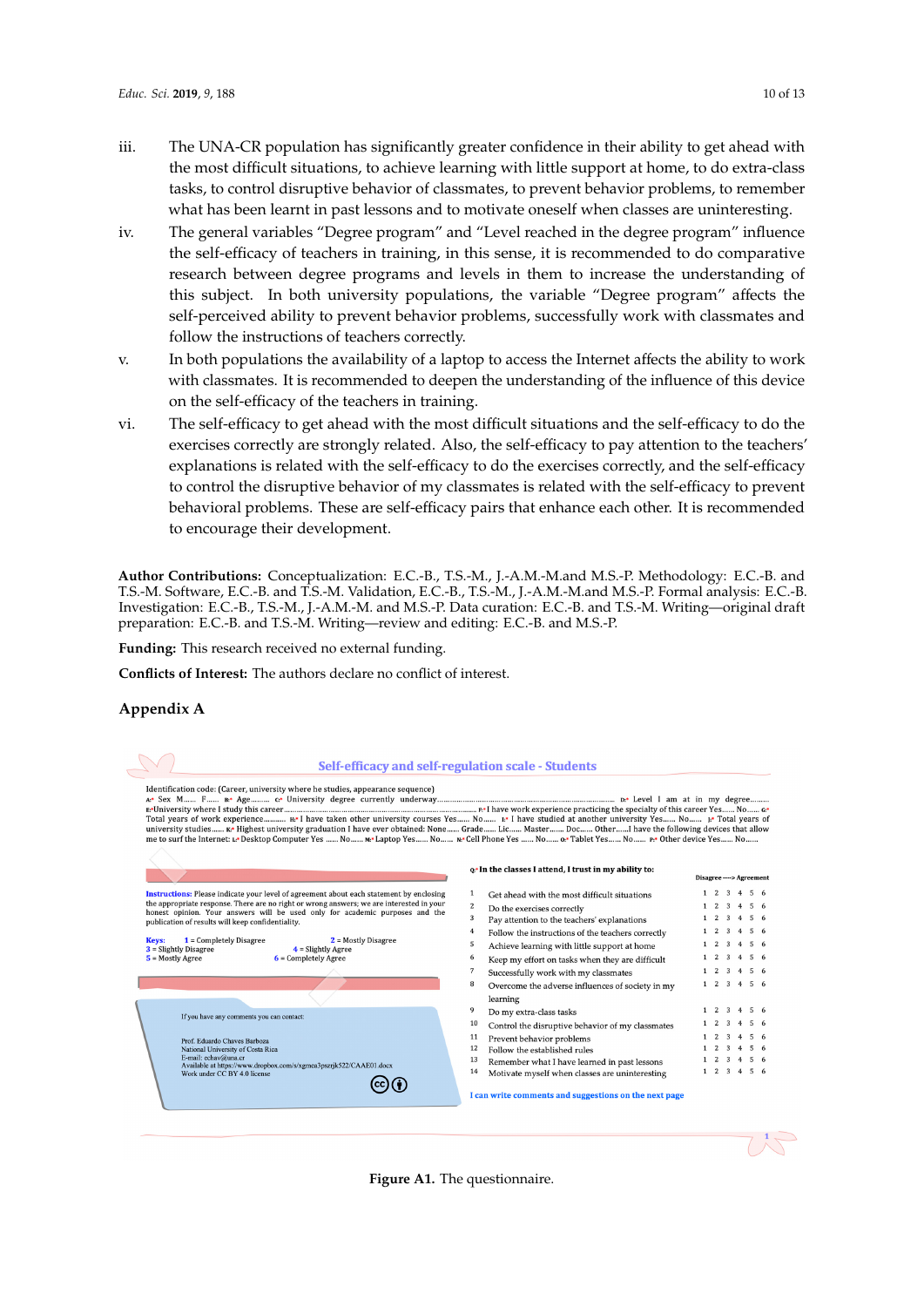### **References**

- <span id="page-10-0"></span>1. Bandura, A. *The Exercise of Control*; W. H. Freeman: New York, NY, USA, 1997.
- 2. Bandura, A. Multifaced impact of self-efficacy beliefs on academic functioning. *Child Dev.* **1996**, *67*, 1206–1222. [\[CrossRef\]](http://dx.doi.org/10.2307/1131888) [\[PubMed\]](http://www.ncbi.nlm.nih.gov/pubmed/8706518)
- <span id="page-10-1"></span>3. Bandura, A. Self-Efficacy—Toward a unifying theory of behavioral change. *Psychol. Rev.* **1977**, *84*, 191–215. [\[CrossRef\]](http://dx.doi.org/10.1037/0033-295X.84.2.191) [\[PubMed\]](http://www.ncbi.nlm.nih.gov/pubmed/847061)
- <span id="page-10-2"></span>4. Pannebakker, F.D.; van Genugten, L.; Diekstra, R.F.W.; Gravesteijn, C.; Fekkes, M.; Kuiper, R.; Kocken, P.L. A Social Gradient in the Efects of the Skills for Life Program on Self-Efficacy and Mental Wellbeing of Adolescent Students. *J. Sch. Health* **2019**, *89*, 587–595. [\[CrossRef\]](http://dx.doi.org/10.1111/josh.12779) [\[PubMed\]](http://www.ncbi.nlm.nih.gov/pubmed/31032979)
- 5. Hwang, M.H.; Choi, H.C.; Lee, A.; Culver, J.D.; Hutchison, B. The Relationship between Self-Efficacy and Academic Achievement: A 5-Year Panel Analysis. *Asia-Pac. Educ. Res.* **2016**, *25*, 89–98. [\[CrossRef\]](http://dx.doi.org/10.1007/s40299-015-0236-3)
- 6. Waltz, S.B. Tutor training for service learning: Impact on self-efficacy beliefs. *Mentor. Tutor.* **2019**, *27*, 26–43. [\[CrossRef\]](http://dx.doi.org/10.1080/13611267.2019.1583405)
- 7. Ferreira, P.C.; Simao, A.M.V.; Paiva, A.; Ferreira, A. Responsive bystander behaviour in cyberbullying: A path through self-efficacy. *Behav. Inf. Technol.* **2019**. [\[CrossRef\]](http://dx.doi.org/10.1080/0144929X.2019.1602671)
- 8. Martinez, J.G.; Medina, A.R. Approaches to learning self-regulation and self-efficacy and their influence on academic performance in university students. *Eur. J. Investig. Health Psychol. Educ.* **2019**, *9*, 95–107. [\[CrossRef\]](http://dx.doi.org/10.30552/ejihpe.v9i2.323)
- 9. Huang, X.X.; Mayer, R.E. Adding Self-Efficacy Features to an Online Statistics Lesson. *J. Educ. Comput. Res.* **2019**, *57*, 1003–1037. [\[CrossRef\]](http://dx.doi.org/10.1177/0735633118771085)
- <span id="page-10-3"></span>10. Toran, M. Does sense of efficacy predict classroom management skills? An analysis of the pre-school teacher's professional competency. *Early Child Dev. Care* **2019**, *189*, 1271–1283. [\[CrossRef\]](http://dx.doi.org/10.1080/03004430.2017.1374258)
- <span id="page-10-4"></span>11. Ozcan, Z.C.; Gumus, A.E. A modelling study to explain mathematical problem-solving performance through metacognition, self-efficacy, motivation, and anxiety. *Aust. J. Educ.* **2019**, *63*, 116–134. [\[CrossRef\]](http://dx.doi.org/10.1177/0004944119840073)
- 12. Chao, C.N.G.; Sze, E.C.W.; Forlin, C.; Ho, F.C. Improving teachers' self-efficacy in applying teaching and learning strategies and classroom management to students with special education needs in Hong Kong. *Teach. Teach. Educ.* **2017**, *66*, 360–369. [\[CrossRef\]](http://dx.doi.org/10.1016/j.tate.2017.05.004)
- 13. Mahalingappa, L.; Hughes, E.M.; Polat, N. Developing preservice teachers' self-efficacy and knowledge through online experiences with English language learners. *Lang. Educ.* **2018**, *32*, 127–146. [\[CrossRef\]](http://dx.doi.org/10.1080/09500782.2017.1417996)
- 14. Klassen, R.; Chiu, M.M. Effects on Teachers' Self-Efficacy and Job Satisfaction: Teacher Gender, Years of experience, and Job Stress. *J. Educ. Psychol.* **2010**, *102*, 741–756. [\[CrossRef\]](http://dx.doi.org/10.1037/a0019237)
- 15. Goddard, Y.; Kim, M.J. *Examining Connections Between Teacher Perceptions of Collaboration, Di*ff*erentiated Instruction, and Teacher E*ffi*cacy*; Teachers College Record; Columbia University: New York, NY, USA, 2018; Volume 120.
- <span id="page-10-5"></span>16. Ulas, O.; Yildirim, I. Influence of locus of control, perceived career barriers, negative affect, and hopelessness on career decision-making self-efficacy among Turkish university students. *Int. J. Educ. Vocat. Guid.* **2019**, *19*, 85–109. [\[CrossRef\]](http://dx.doi.org/10.1007/s10775-018-9370-9)
- <span id="page-10-6"></span>17. Duchatelet, D.; Donche, V. Fostering self-efficacy and self-regulation in higher education: A matter of autonomy support or academic motivation? *High. Educ. Res. Dev.* **2019**, *38*, 733–747. [\[CrossRef\]](http://dx.doi.org/10.1080/07294360.2019.1581143)
- 18. Oerke, B.; McElvany, N.; Ohle-Peters, A.; Horz, H.; Ullrich, M. Attitudes, motivation and self-efficacy of teachers School type-related differences and correlations with teaching behavior when teaching with texts and integrated pictures. *Z. Fur Erzieh.* **2018**, *21*, 793–815. [\[CrossRef\]](http://dx.doi.org/10.1007/s11618-017-0804-9)
- 19. Bjerke, A.H.; Solomon, Y. Developing Self-Efficacy in Teaching Mathematics: Pre-Service Teachers' Perceptions of the Role of Subject Knowledge. *Scand. J. Educ. Res.* **2019**. [\[CrossRef\]](http://dx.doi.org/10.1080/00313831.2019.1595720)
- 20. De Smul, M.; Heirweg, S.; Van Keer, H.; Devos, G.; Vandevelde, S. How competent do teachers feel instructing self-regulated learning strategies? Development and validation of the teacher self-efficacy scale to implement self-regulated learning. *Teach. Teach. Educ.* **2018**, *71*, 214–225. [\[CrossRef\]](http://dx.doi.org/10.1016/j.tate.2018.01.001)
- 21. Eren, A.; Yesilbursa, A. Pre-service teachers' teaching-specific hopes and their motivational forces: The roles of efficacy beliefs and possible selves. *Teach. Teach. Educ.* **2019**, *82*, 140–152. [\[CrossRef\]](http://dx.doi.org/10.1016/j.tate.2019.03.016)
- <span id="page-10-7"></span>22. Zhang, J.; Cao, C.; Shen, S.S.; Qian, M. Examining Effects of Self-Efficacy on Research Motivation among Chinese University Teachers: Moderation of Leader Support and Mediation of Goal Orientations. *J. Psychol.* **2019**, *153*, 414–435. [\[CrossRef\]](http://dx.doi.org/10.1080/00223980.2018.1564230)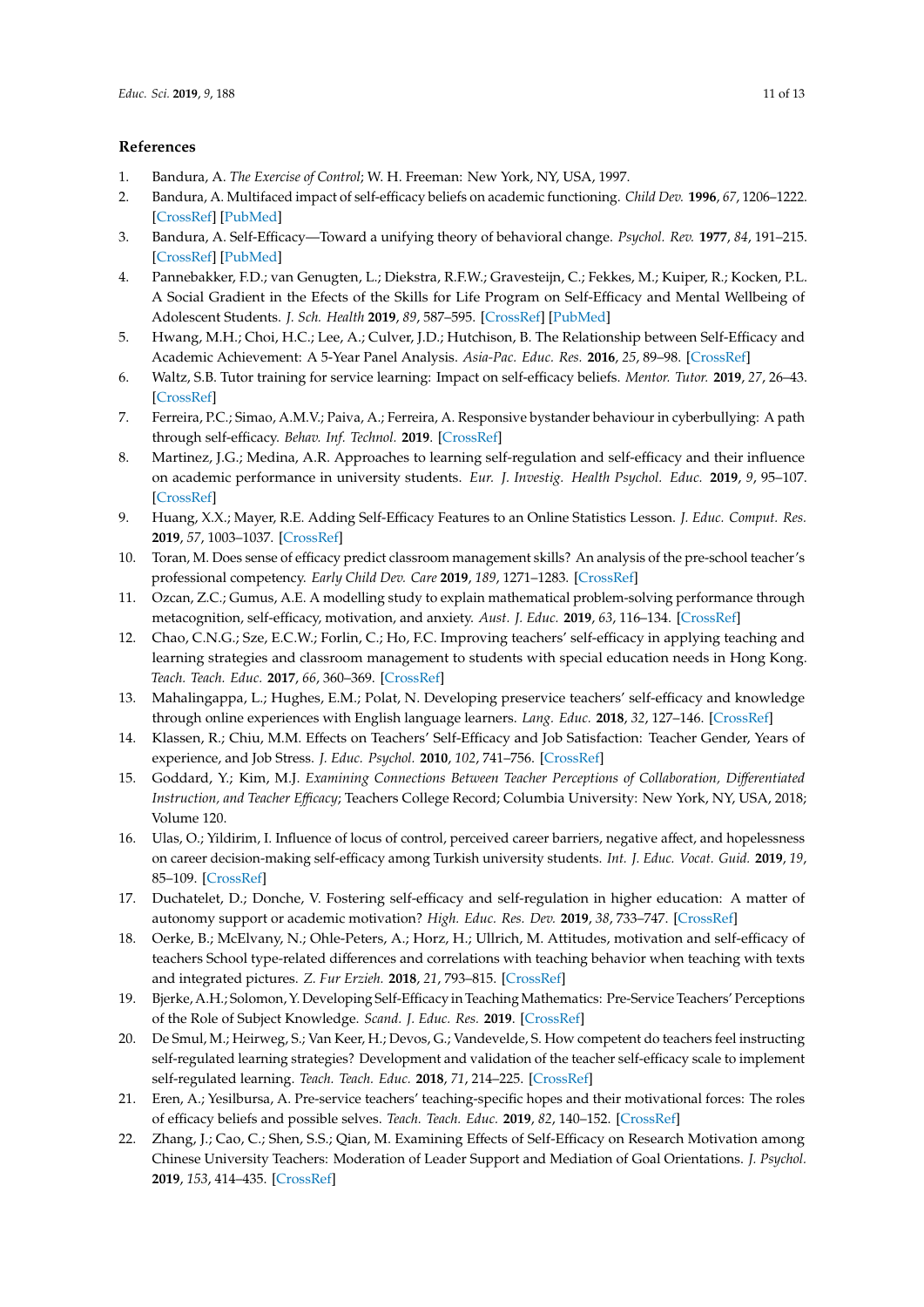- <span id="page-11-0"></span>23. Chaves, E.; Trujillo, J.M.; López, J.A.; Sola, T. Actions and achievements of self-regulated learning in personal environments. *J. New Approaches Educ. Res.* **2017**, *6*, 135–143. [\[CrossRef\]](http://dx.doi.org/10.7821/naer.2017.7.236)
- 24. Schipper, T.; Goei, S.L.; de Vries, S.; van Veen, K. Developing teachers' self-efficacy and adaptive teaching behaviour through lesson study. *Int. J. Educ. Res.* **2018**, *88*, 109–120. [\[CrossRef\]](http://dx.doi.org/10.1016/j.ijer.2018.01.011)
- 25. Chizhik, E.W.; Chizhik, A.W.; Close, C.; Gallego, M. Developing student teachers' teaching self-efficacy through Shared Mentoring in Learning Environments (SMILE). *Int. J. Mentor. Coach. Educ.* **2018**, *7*, 35–53. [\[CrossRef\]](http://dx.doi.org/10.1108/IJMCE-02-2017-0014)
- 26. Hutzler, Y.; Meier, S.; Reuker, S.; Zitomer, M. Attitudes and self-efficacy of physical education teachers toward inclusion of children with disabilities: A narrative review of international literature. *Phys. Educ. Sport Pedagog.* **2019**, *24*, 249–266. [\[CrossRef\]](http://dx.doi.org/10.1080/17408989.2019.1571183)
- 27. Poulou, M.S.; Reddy, L.A.; Dudek, C.M. Relation of teacher self-efficacy and classroom practices: A preliminary investigation. *Sch. Psychol. Int.* **2019**, *40*, 25–48. [\[CrossRef\]](http://dx.doi.org/10.1177/0143034318798045)
- 28. Glackin, M.; Hohenstein, J. Teachers' self-efficacy: Progressing qualitative analysis. *Int. J. Res. Method Educ.* **2018**, *41*, 217–290. [\[CrossRef\]](http://dx.doi.org/10.1080/1743727X.2017.1295940)
- <span id="page-11-1"></span>29. Hopman, J.A.B.; Tick, N.T.; van der Ende, J.; Wubbels, T.; Verhulst, F.C.; Maras, A.; Breeman, L.D.; van Lier, P.A.C. Special education teachers' relationships with students and self-efficacy moderate associations between classroom-level disruptive behaviors and emotional exhaustion. *Teach. Teach. Educ.* **2018**, *75*, 21–30. [\[CrossRef\]](http://dx.doi.org/10.1016/j.tate.2018.06.004)
- <span id="page-11-2"></span>30. Yada, A.; Tolvanen, A.; Savolainen, H. Teachers' attitudes and self-efficacy on implementing inclusive education in Japan and Finland: A comparative study using multi group structural equation modelling. *Teach. Teach. Educ.* **2018**, *75*, 343–355. [\[CrossRef\]](http://dx.doi.org/10.1016/j.tate.2018.07.011)
- 31. An, Y.J. The effects of an online professional development course on teachers' perceptions, attitudes, selfefficacy, and behavioral intentions regarding digital game-based learning. *ETR&D-Educ. Technol. Res. Dev.* **2018**, *66*, 1505–1527. [\[CrossRef\]](http://dx.doi.org/10.1007/s11423-018-9620-z)
- 32. Kaygisiz, S.; Anagun, S.S.; Karahan, E. The Predictive Relationship between Self-Efficacy Levels of English Teachers and Language Teaching Methods. *Eurasian J. Educ. Res.* **2018**, *78*, 183–202. [\[CrossRef\]](http://dx.doi.org/10.14689/ejer.2018.78.9)
- 33. Arslan, S.T. Turkish Language and Literature Pre-Service Teachers' Self-Efficacy Beliefs of Educational Internet Use. *Pamukkale Univ. Egit. Fak. Derg. Pamukkale Univ. J. Educ.* **2018**, *44*, 77–91. [\[CrossRef\]](http://dx.doi.org/10.9779/PUJE.2018.207)
- 34. Ciampa, K.; Gallagher, T.L. A comparative examination of Canadian and American pre-service teachers' efficacy beliefs for literacy instruction. *Read. Writ.* **2018**, *31*, 457–481. [\[CrossRef\]](http://dx.doi.org/10.1007/s11145-017-9793-6)
- 35. Oncu, E. An examination of Turkish physical education teachers' interpersonal self-efficacy beliefs. *Phys. Educ. Stud.* **2019**, *23*, 37–44. [\[CrossRef\]](http://dx.doi.org/10.15561/20755279.2019.0106)
- 36. Ma, K.; Cavanagh, M. Classroom Ready? Pre-Service Teachers' Self-Efficacy for Their First Professional Experience Placement. *Aust. J. Teach. Educ.* **2018**, *43*, 134–151. [\[CrossRef\]](http://dx.doi.org/10.14221/ajte.2018v43n7.8)
- 37. Gan, D.; Gal, A. Self-efficacy for promoting EFS among pre-service teachers in Israel. *Environ. Educ. Res.* **2018**, *24*, 1062–1075. [\[CrossRef\]](http://dx.doi.org/10.1080/13504622.2017.1396288)
- 38. Mahasneh, A.M.; Alwan, A.F. The Effect of Project-Based Learning on Student Teacher Self-efficacy and Achievement. *Int. J. Instr.* **2018**, *11*, 511–524. [\[CrossRef\]](http://dx.doi.org/10.12973/iji.2018.11335a)
- 39. Neto, R.D.A.; Rodrigues, V.P.; Stewart, D.; Xiao, A.N.; Snyder, J. The influence of self-eficacy on entrepreneurial behavior among K-12 teachers. *Teach. Teach. Educ.* **2018**, *72*, 44–53. [\[CrossRef\]](http://dx.doi.org/10.1016/j.tate.2018.02.012)
- <span id="page-11-3"></span>40. George, S.V.; Richardson, P.W.; Watt, H.M.G. Early career teachers' self-efficacy: A longitudinal study from Australia. *Aust. J. Educ.* **2018**, *62*, 217–233. [\[CrossRef\]](http://dx.doi.org/10.1177/0004944118779601)
- <span id="page-11-4"></span>41. Malandrakis, G.; Papadopoulou, P.; Gavrilakis, C.; Mogias, A. An education for sustainable development self-efficacy scale for primary preservice teachers: Construction and validation. *J. Environ. Educ.* **2019**, *50*, 23–36. [\[CrossRef\]](http://dx.doi.org/10.1080/00958964.2018.1492366)
- 42. Hawe, E.; Lightfoot, U.; Dixon, H. First-year students working with exemplars: Promoting self-efficacy, self-monitoring and self-regulation. *J. Furth. High. Educ.* **2019**, *43*, 30–44. [\[CrossRef\]](http://dx.doi.org/10.1080/0309877X.2017.1349894)
- 43. Hsiao, C.C. Longitudinal Research on In-Service Trainee Teachers Development of Self-Efficacy for Creative Teaching. *J. Res. Educ. Sci.* **2017**, *62*, 25–55. [\[CrossRef\]](http://dx.doi.org/10.6209/JORIES.2017.62(3).02)
- 44. Kassis, W.; Graf, U.; Keller, R.; Ding, K.; Rohlfs, C. The role of received social support and self-efficacy for the satisfaction of basic psychological needs in teacher education. *Eur. J. Teach. Educ.* **2019**, *42*, 391–409. [\[CrossRef\]](http://dx.doi.org/10.1080/02619768.2019.1576624)